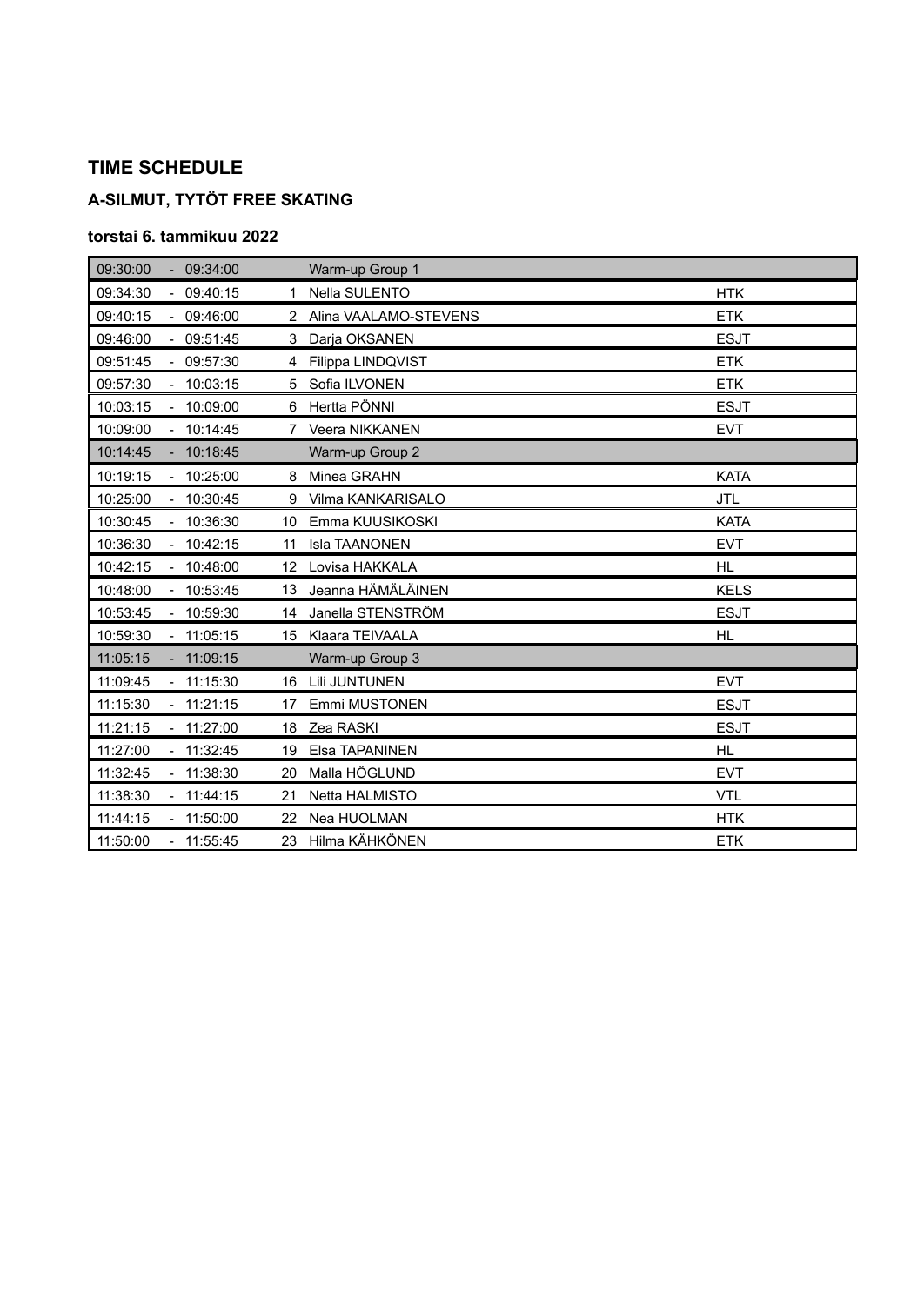## **DEBYTANTIT, TYTÖT FREE SKATING**

| 12:15:00                             | 12:20:00    | Warm-up Group 1               |             |
|--------------------------------------|-------------|-------------------------------|-------------|
| 12:20:30<br>$\blacksquare$           | 12:26:45    | Ines SALMINEN                 | <b>HTK</b>  |
| 12:26:45                             | 12:33:00    | Nella HEIKKINEN<br>2          | <b>ETK</b>  |
| 12:33:00                             | 12:39:15    | 3 Pinja PELTOLA               | <b>ESJT</b> |
| 12:39:15                             | 12:45:30    | Mai TARVAINEN<br>4            | <b>ESJT</b> |
| 12:45:30<br>$\blacksquare$           | 12:51:45    | <b>Annabel PARTINEN</b><br>5. | <b>ETK</b>  |
| 12:51:45<br>$\overline{\phantom{a}}$ | 12:58:00    | liris KERÄNEN<br>6            | <b>ETK</b>  |
| 12:58:00                             | $-13:03:00$ | Warm-up Group 2               |             |
| 13:03:30<br>$\blacksquare$           | 13:09:45    | Eva LAMPPU                    | <b>ETK</b>  |
| 13:09:45<br>$\overline{\phantom{a}}$ | 13:16:00    | Vilina TOLONEN<br>8           | <b>ESJT</b> |
| 13:16:00<br>$\overline{\phantom{a}}$ | 13:22:15    | <b>Natalie TIEVA</b><br>9     | <b>ESJT</b> |
| 13:22:15<br>$\blacksquare$           | 13:28:30    | Nessa HULKKONEN<br>10         | HL          |
| 13:28:30<br>$\blacksquare$           | 13:34:45    | Fanny GRÖNROOS<br>11          | <b>ESJT</b> |
| 13:34:45                             | $-13:41:00$ | Aino UOSUKAINEN<br>12.        | <b>VTL</b>  |
| 13:41:00                             | $-13:47:15$ | Laura YLÄJÄRVI<br>13          | <b>HTK</b>  |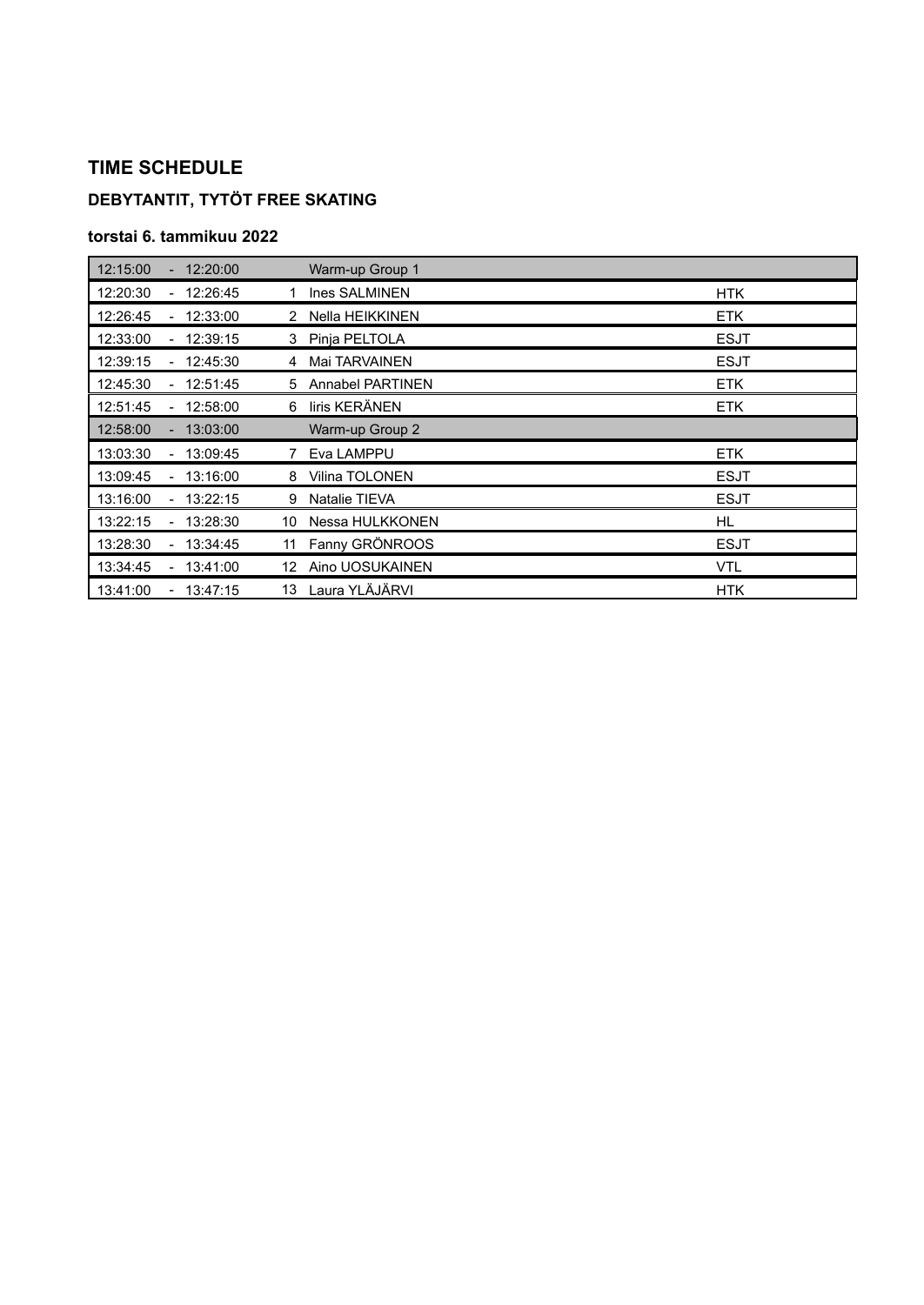### **DEBYTANTIT, POJAT FREE SKATING**

| 13:45:00<br>$-13:50:00$ | Warm-up Group 1           |      |  |
|-------------------------|---------------------------|------|--|
| 13:50:30<br>$\sim$      | Oscar FISCHER<br>13:56:45 | HTK  |  |
| 13:56:45<br>$\sim$      | 14:03:00<br>Venni PITKO   | ESJT |  |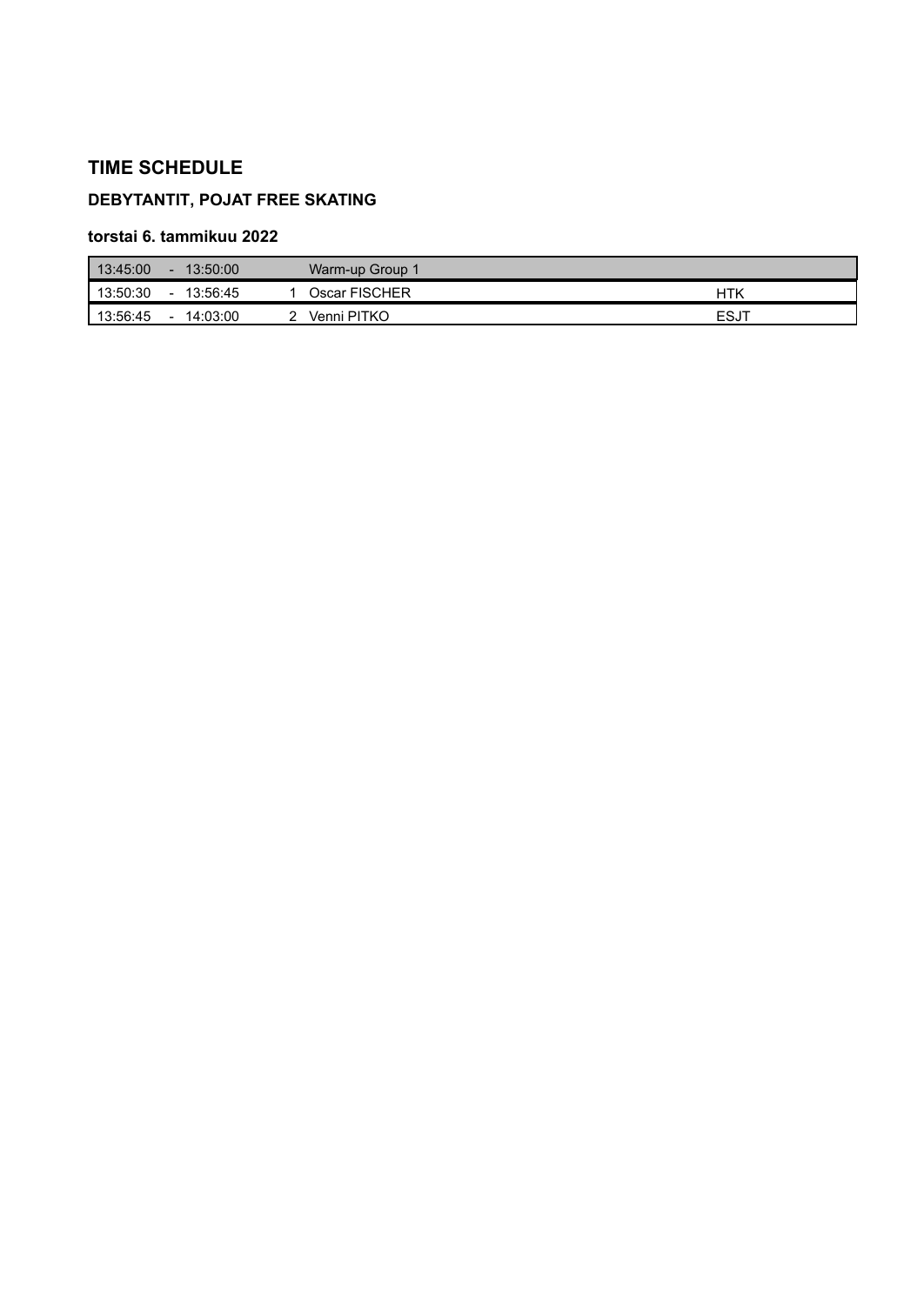### **SM-NOVIISIT, TYTÖT FREE SKATING**

| 14:30:00 |                          | $-14:35:00$ |              | Warm-up Group 1     |             |
|----------|--------------------------|-------------|--------------|---------------------|-------------|
| 14:35:30 |                          | $-14:41:45$ | $\mathbf{1}$ | Saara MARTTILA      | <b>EVT</b>  |
| 14:41:45 |                          | $-14:48:00$ |              | 2 Maria VASKELAINEN | <b>HL</b>   |
| 14:48:00 |                          | 14:54:15    | 3            | Matilda PRIHTI      | <b>HTK</b>  |
| 14:54:15 | $\mathbf{r}$             | 15:00:30    | 4            | Jenni HIRVONEN      | <b>EVT</b>  |
| 15:00:30 |                          | $-15:06:45$ | 5            | Meea MÄNNIKKÖ       | <b>JTL</b>  |
| 15:06:45 |                          | 15:13:00    | 6            | Minea HELSKE        | <b>ESJT</b> |
| 15:13:00 |                          | $-15:18:00$ |              | Warm-up Group 2     |             |
| 15:18:30 |                          | $-15:24:45$ | 7            | Lili KOTAMÄKI       | <b>JTL</b>  |
| 15:24:45 |                          | 15:31:00    | 8            | Josefiina PUIRO     | <b>ESJT</b> |
| 15:31:00 |                          | 15:37:15    | 9            | Claudia ULUNDU      | <b>HTK</b>  |
| 15:37:15 |                          | $-15:43:30$ |              | 10 Louise GYLLING   | <b>HTK</b>  |
| 15:43:30 |                          | $-15:49:45$ | 11           | Vivi NURMI          | <b>KATA</b> |
| 15:49:45 |                          | 15:56:00    | 12           | Saimi SIVONEN       | <b>HTK</b>  |
| 15:56:00 |                          | 16:01:00    |              | Warm-up Group 3     |             |
| 16:01:30 |                          | 16:07:45    | 13           | Saaga UOSUKAINEN    | <b>VTL</b>  |
| 16:07:45 |                          | 16:14:00    | 14           | Oona VEIJOLA        | <b>ETK</b>  |
| 16:14:00 | $\mathbf{r}$             | 16:20:15    | 15           | Anna PUOLANNE       | <b>KATA</b> |
| 16:20:15 |                          | 16:26:30    | 16           | Pihla PITKÄNEN      | <b>ESJT</b> |
| 16:26:30 | $\overline{\phantom{0}}$ | 16:32:45    | 17           | Alisa LEINONEN      | <b>HL</b>   |
| 16:32:45 |                          | $-16:39:00$ | 18           | Olivia LUOMA        | <b>HL</b>   |
| 16:39:00 |                          | 16:45:15    | 19           | Siiri TAHVANAINEN   | <b>EVT</b>  |